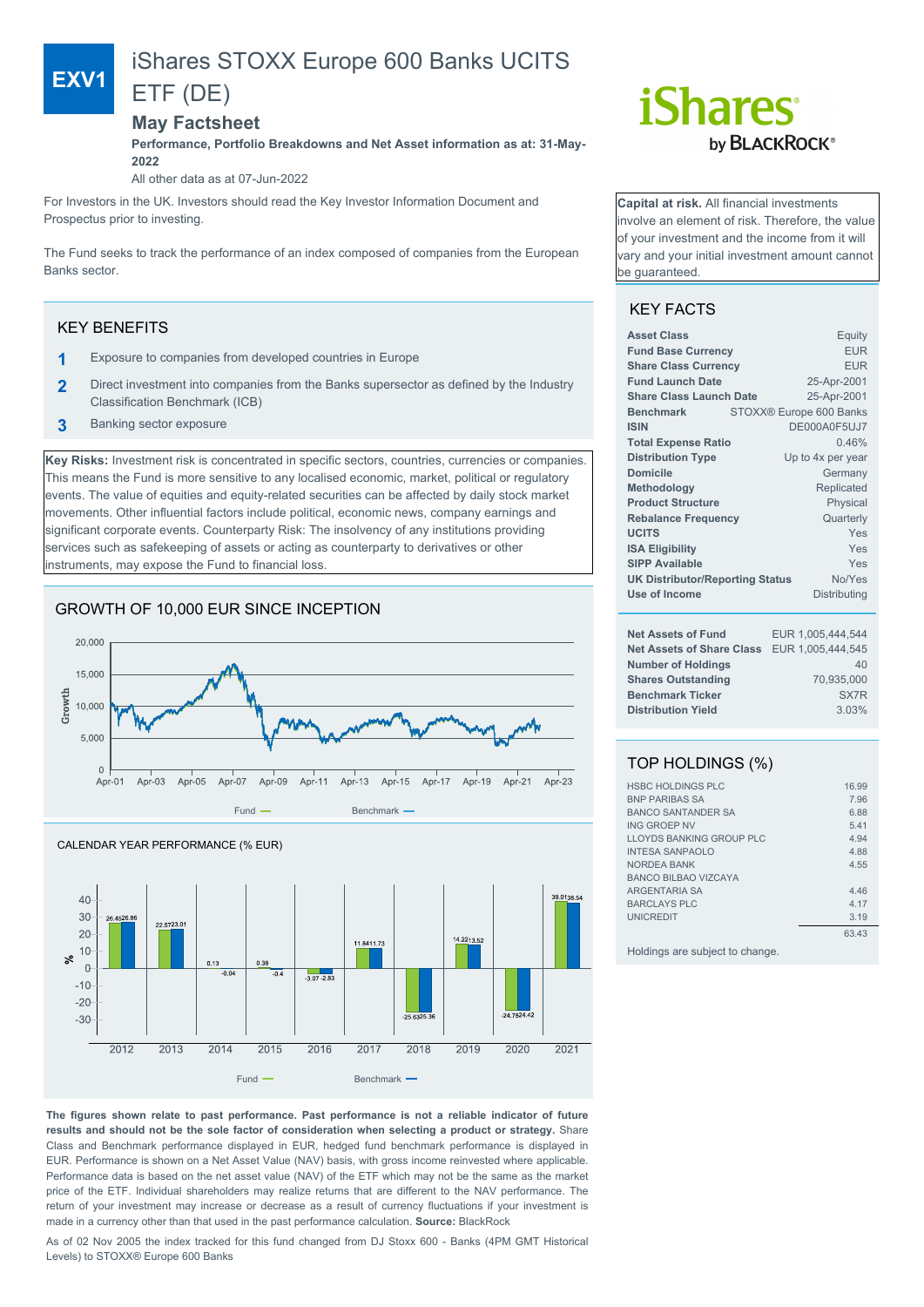| SECTOR BREAKDOWN (%)                 |       |
|--------------------------------------|-------|
|                                      | Fund  |
| <b>Banks</b>                         | 99.20 |
| Cash and/or Derivatives              | 0.80  |
| <b>Financial Services</b>            | 0.00  |
|                                      |       |
| PORTFOLIO CHARACTERISTICS            |       |
| <b>Price to Earnings (TTM) Ratio</b> | 8.23x |
| <b>Price to Book Ratio</b>           | 0.67x |

### DEALING INFORMATION

| <b>Exchange</b>                                                                  | Xetra            |
|----------------------------------------------------------------------------------|------------------|
| <b>Ticker</b>                                                                    | FXV <sub>1</sub> |
| <b>Bloomberg Ticker</b>                                                          | SX7PEX GY        |
| <b>RIC</b>                                                                       | SX7PEX.DE        |
| <b>SEDOL</b>                                                                     | B4L50M3          |
| <b>Trading Currency</b>                                                          | <b>EUR</b>       |
| This product is also listed on: Bolsa Mexicana De Valores, SIX Swiss<br>Exchange |                  |

GEOGRAPHIC BREAKDOWN (%)



Geographic exposure relates principally to the domicile of the issuers of the securities held in the product, added together and then expressed as a percentage of the product's total holdings. However, in some instances it can reflect the location where the issuer of the securities carries out much of their business.

#### **GLOSSARY**

**Total Expense Ratio (TER):** A measure of the total costs associated with managing and operating a fund. The TER consists primarily of the management fee plus other expenses such as trustee, custody, or operating expenses. It is expressed as a percentage of the fund's total net asset value. **Distribution yield:** The distribution yield represents the ratio of distributed income over the last 12 months to the fund's current Net Asset Value.

**Product Structure:** Indicates whether the fund buys the actual underlying securities in the index (i.e. Physical) or whether the fund gains exposure to those securities by buying derivatives, such as swaps (known as 'Synthetic'). Swaps are a form of contract that promises to provide the return of the security to the fund, but the fund does not hold the actual security. This can introduce a risk that the counterparty defaults on the "promise" or contract.

**Methodology:** Indicates whether the product is holding all index securities in the same weight as the index (replicating) or whether an optimised subset of index securities is used (optimised/sampled) in order to efficiently track index performance.

**Want to learn more?**  $\left(\frac{8}{3}\right)$  +44 845 357 7000  $\left(\frac{1}{2}\right)$  info@ishares.co.uk  $\left(\frac{4}{2}\right)$  [www.ishares.co.uk](http://www.ishares.co.uk)



#### **IMPORTANT INFORMATION:**

BlackRock Advisors (UK) Limited, which is authorised and regulated by the Financial Conduct Authority ('FCA'), registered office at 12 Throgmorton Avenue, London, EC2N 2DL, England, Tel +44 (0)20 7743 3000. For your protection, calls are ususally recorded. The German domiciled funds are "undertakings for collective investment in transferable securities" in conformity with the directives within the meaning of the German Law on the investments. These funds are managed by BlackRock Asset Management Deutschland AG which is authorised and regulated by the Bundesanstalt für Finanzdienstleistungsaufsicht.

BlackRock has not considered the suitability of this investment against your individual needs and risk tolerance. The data displayed provides summary information, investment should be made on the basis of the relevant Prospectus which is available from your Broker, Financial Adviser or BlackRock Advisors (UK) Limited. We recommend you seek independent professional advice prior to investing.

This document is not, and under no circumstances is to be construed as an advertisement or any other step in furtherance of a public offering of shares in the United States or Canada. This document is not aimed at persons who are resident in the United States, Canada or any province or territory thereof, where the companies/securities are not authorised or registered for distribution and where no prospectus has been filed with any securities commission or regulatory authority. The companies/securities may not be acquired or owned by, or acquired with the assets of, an ERISA Plan.

Investment in the products mentioned in this document may not be suitable for all investors. The price of the investments may go up or down and the investor may not get back the amount invested. Your income is not fixed and may fluctuate. The value of investments involving exposure to foreign currencies can be affected by exchange rate movements. We remind you that the levels and bases of, and reliefs from, taxation can change.

In respect of the products mentioned this document is intended for information purposes only and does not constitute investment advice or an offer to sell or a solicitation of an offer to buy the securities described within. This document may not be distributed without authorisation from the manager.

The STOXX® Europe 600 Banks index and the trademarks used in the index name are the intellectual property of STOXX Limited, Zurich, Switzerland and/or its licensors. The index is used under license from STOXX. The securities based on the index is in no way sponsored, endorsed, sold or promoted by STOXX and/or its licensors and neither STOXX nor its licensors shall have any liability with respect thereto.

© 2022 BlackRock, Inc. All Rights reserved. BLACKROCK, BLACKROCK SOLUTIONS, iSHARES, BUILD ON BLACKROCK, SO WHAT DO I DO WITH MY MONEY are registered and unregistered trademarks of BlackRock, Inc. or its subsidiaries in the United States and elsewhere. All other trademarks are those of their respective owners. ©<br>RI ACKROCK®